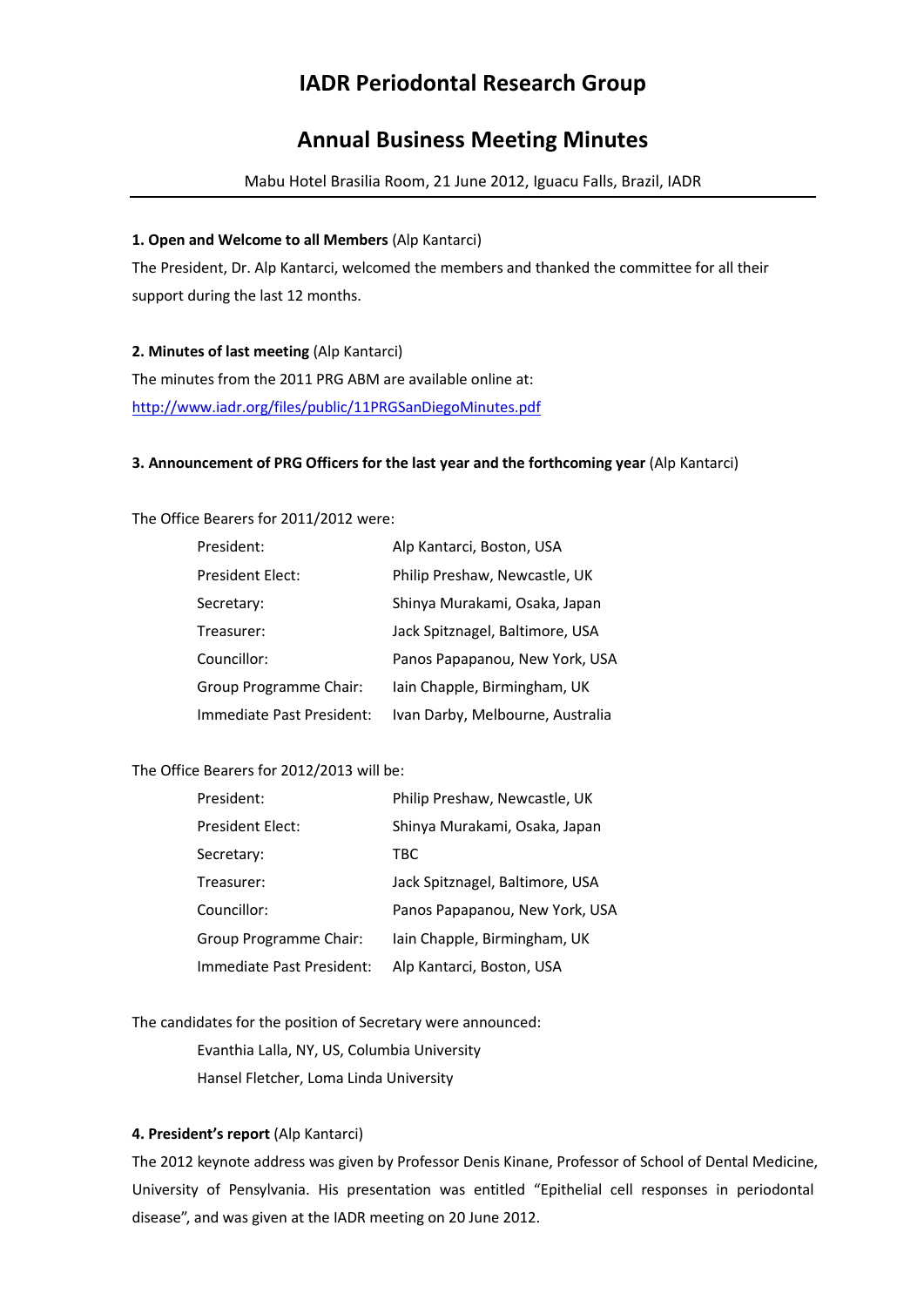The 2012 IADR Distinguished Scientist Award for Basic Research in Periodontal Disease was won by Dr. Denis Kinane.

Dr. Eric Reynolds, the 2011 awardee, is to give the 2013 keynote address in Seattle.

# **5. Secretary's Report** (Shinya Murakami)

The secretary, Dr. Shinya Murakami, presented a summary report and highlighted the changes in PRG membership data. 2012 saw an increase in members, which was attributed to the continuous increase in student members of the PRG from 2010 to 2012.

PRG membership data:

|                 | 2010 | 2011 | 2012 |
|-----------------|------|------|------|
| Life members    |      | 13   | 13   |
| <b>Members</b>  | 576  | 522  | 506  |
| Student members | 256  | 387  | 483  |
| <b>TOTAL</b>    | 837  | 922  | 1002 |

There were 12 Lunch and Learn sessions in 2012.

The presenters and topics were:

| Purnima Kumar      | Smoking and the periodontium- the burning truth                                   |  |  |
|--------------------|-----------------------------------------------------------------------------------|--|--|
| Eraldo Batista     | New Pharmacological Strategies for Control of Periodontal and Pulp Inflammation.  |  |  |
| Ali Cekici         | Pros and Cons of Multiplexing in Oral Biology Research                            |  |  |
| Tsuyoshi Fujita    | Regulation of Gingival Epithelial Function for Prevention of Periodontal Disease. |  |  |
| Nicolas Dutzan     | Th17 related cytokines in periodontal tissue destruction.                         |  |  |
| Gilad Bachrach     | One for all, and all for one; Molecular approaches in dental plaque research.     |  |  |
| Gustavo Garlet     | Cytokines and periodontal disease: lessons from human and experimental studies.   |  |  |
| Alexander Vieira   | Genetics and Periodontal Diseases: The Quest for Genes                            |  |  |
| Masahiro Saito     | The present state and progression of periodontal regeneration therapy.            |  |  |
| Fusanori Nishimura | New therapeutic concept against severe periodontitis in type 2 diabetic subjects  |  |  |
| Koichi Tabeta      | How Does the Host Become Aware of Infection?                                      |  |  |
| Jianxia Hou        | Single Nucleotide Polymorphisms (SNPs) possibly involved in Periodontitis in      |  |  |
|                    | different ethnic population                                                       |  |  |

The PRG gratefully acknowledged the excellent contribution of all Lunch and Learn presenters.

# **6. GPC report** (Ian Chapple)

Dr. Chapple thanked the subject area GPCs and the reviewers for their invaluable contribution to the difficult and challenging task of reviewing the submitted abstracts:

Group Program Chairs: Iain Chapple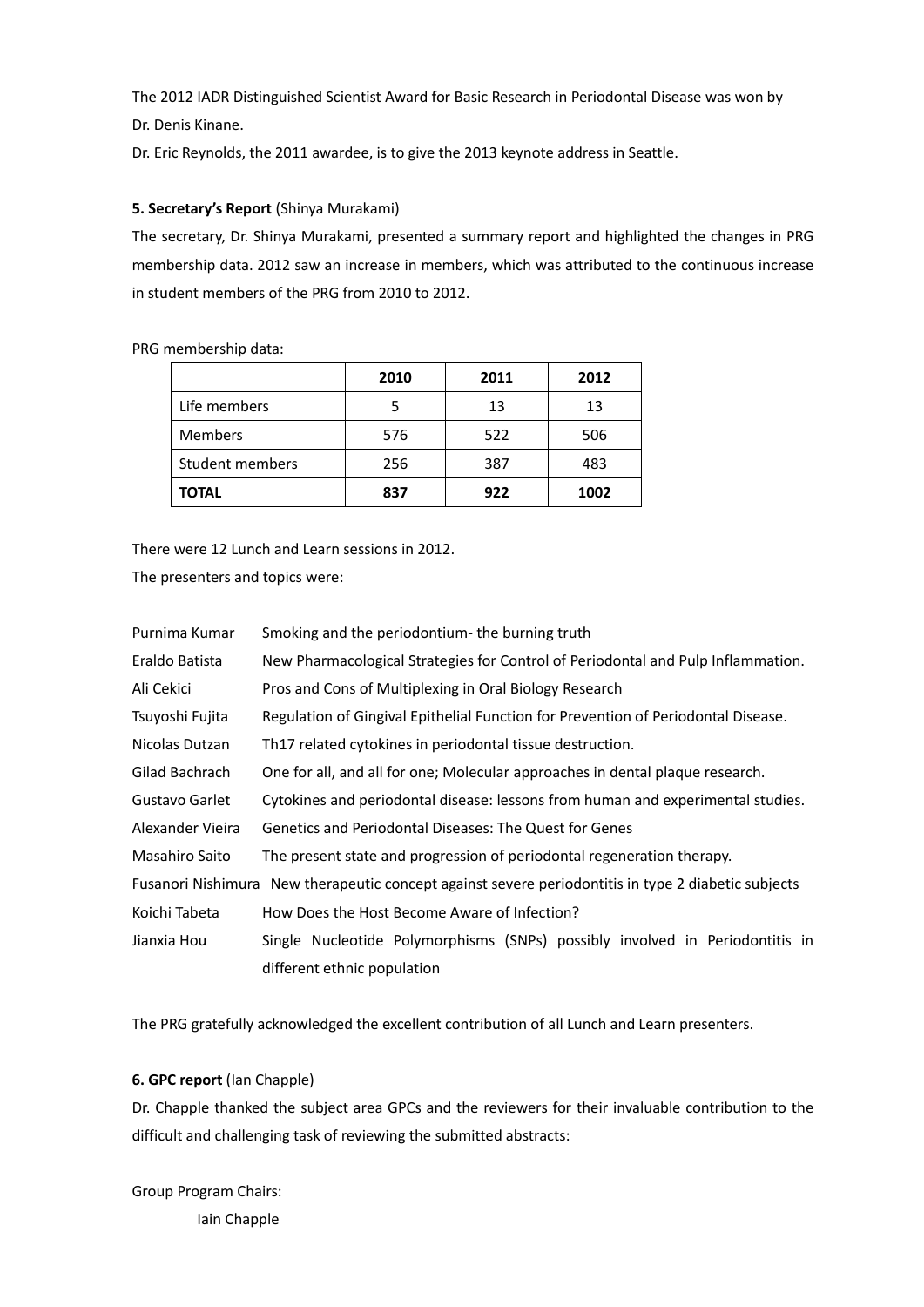| <b>Thomas Dietrich</b> | Diagnosis/Epidemiology |
|------------------------|------------------------|
| <b>Philip Preshaw</b>  | Pathogenesis           |
| Ricardo Teles          | Therapy                |

## Reviewers:

| Tetsuo Kobayashi        | Diagnosis/Epidemiology |
|-------------------------|------------------------|
| Thomas Kocher           | Diagnosis/Epidemiolog  |
| Anna Dongari-Bagtzoglou | Pathogenesis           |
| Anders Gustafsson       | Pathogenesis           |
| Hatice Hasturk          | Therapy                |
| Flavia Teles            | Therapy                |

Details of abstract numbers are shown in the table:

|                        | <b>Submitted</b> | Rejected  | Oral     | <b>Poster</b> |
|------------------------|------------------|-----------|----------|---------------|
| Diagnosis/Epidemiology | 89               | 7 (8%)    | 24 (29%) | 58 (71%)      |
| Pathogenesis           | 139              | 7 (5%)    | 35 (27%) | 97 (73%)      |
| Therapy                | 139              | $0(0\%)$  | 34 (24%) | 105 (76%)     |
| <b>TOTALS</b>          | 367              | 14 (3.8%) | 93 (26%) | 260 (74%)     |

Within the PRG, 367 abstracts were submitted, 14 were rejected (3.8%) and 353 were accepted (96.2%).

Overall for IADR, 4151 abstracts were submitted, and 4.3% were rejected.

In 2012, 4 symposia were sponsored or co-sponsored by the PRG.

## **Personalized Implant Dentistry: Diagnosis and Treatment beyond the Human Genome Project**

| Co-sponsors: | Diagnostic Sciences/Implantology Research/Prosthodontics Research/FUJI FILM |
|--------------|-----------------------------------------------------------------------------|
| Organizer:   | H. Devlin(UK)                                                               |
| Speakers:    | H. Devlin, I. Nishimura, S. Line, W.V. Giannobile                           |

# **Understanding the Periodontal Diseases: A Tribute to a Pioneer.**

## **A symposium to commemorate Sig Socransky**

| Co-sponsors: | Microbiology/Immunology                          |
|--------------|--------------------------------------------------|
| Organizer:   | Alpdogan Kantarci (USA)                          |
| Speakers:    | M. Feres, P. Papapanou, R. Teles, I.L.C. Chapple |

### **Prevalence and Risk Factors/Indicators for Peri-implantitis**

| Co-sponsors: | Implantology Research, Prosthodontics Research       |
|--------------|------------------------------------------------------|
| Organizer:   | Binnaz Leblebicioglu (USA), Alpdogan Kantarci (USA)  |
| Speakers:    | J.A. Shibli, A. Mombelli, O.C. Koldsland, S. Renvert |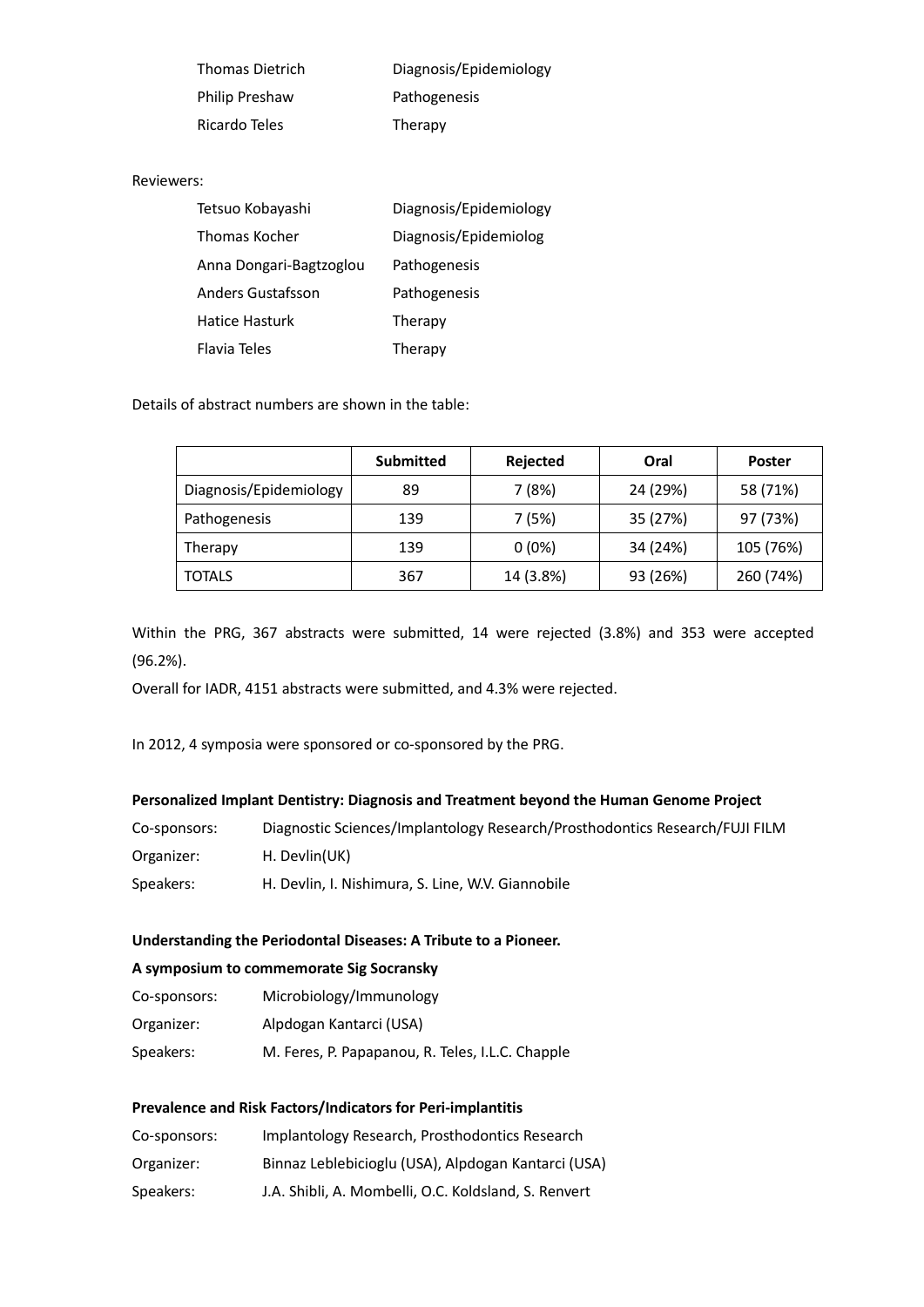## **Nano-textured Implant Surfaces**

| Co-sponsor: | Dental Materials, Implantology Research             |
|-------------|-----------------------------------------------------|
| Organizer:  | Alpdogan Kantarci (USA), Binnaz Leblebicioglu (USA) |
| Speakers:   | L. Cooper, D. Brunette, A. Palmquist                |

# **7. Treasurer's Report** (Jack Spitznagel)

The Treasurer, Dr. Jack Spitznagel, delivered a summary of the financial situation, which indicated a very stable financial position for the PRG.

| <b>IADR Periodontal Research Group</b><br>Fed ID# 52-1608852 |            |             |  |
|--------------------------------------------------------------|------------|-------------|--|
| Annual dues per member                                       |            | \$14.00     |  |
| Fund balance as of last annual report (31 Dec 2010)          |            | \$14,220.29 |  |
| Income                                                       |            |             |  |
| Dues                                                         | \$5,860.00 |             |  |
| <b>Contributions and Grants</b>                              | \$4,980.00 |             |  |
| Reimbursement from Micro Group for reception 2010/2011       | \$4,500.00 |             |  |
| TOTAL INCOME                                                 |            | \$15,340.00 |  |
| <b>Expenditure</b>                                           |            |             |  |
| Grants, Awards & Fellowship                                  | \$5,500.00 |             |  |
| Bank charges                                                 | \$35.00    |             |  |
| Conferences, Conventions, Meetings, and Receptions           | \$7,940.83 |             |  |
| Plagues                                                      | \$228.17   |             |  |
| <b>TOTAL EXPENDITURE</b>                                     |            | \$13,704.00 |  |
| <b>Current balance as of 31 Dec, 2011</b>                    |            | \$15,856.29 |  |

As of last annual report (12/31/10) the balance in the account was \$14.220.29.

The current balance as of 12/31/11 was \$15,856.29.

Annual dues are currently \$14.00 per member.

# **8. Councillor's report** (Panos Papapanou)

①The new IADR Governance Structure was explained. In the new structure the Board members will

no longer be a part of the standing committees, permitting them to focus attention on the strategic direction of IADR. The IADR Council voted to approve the Bylaw changes to implement this plan. The changes will be available on the IADR website.

②The IADR Council approved the following candidates to stand for election in 2012 for the office of

vice-President:

- ・ Ana Maria Acevedo (Venezuela)
- ・ Marc Heft (USA)
- ・ Mariano Sanz (Spain)

③The IADR Council approved the following new Scientific Groups/Networks: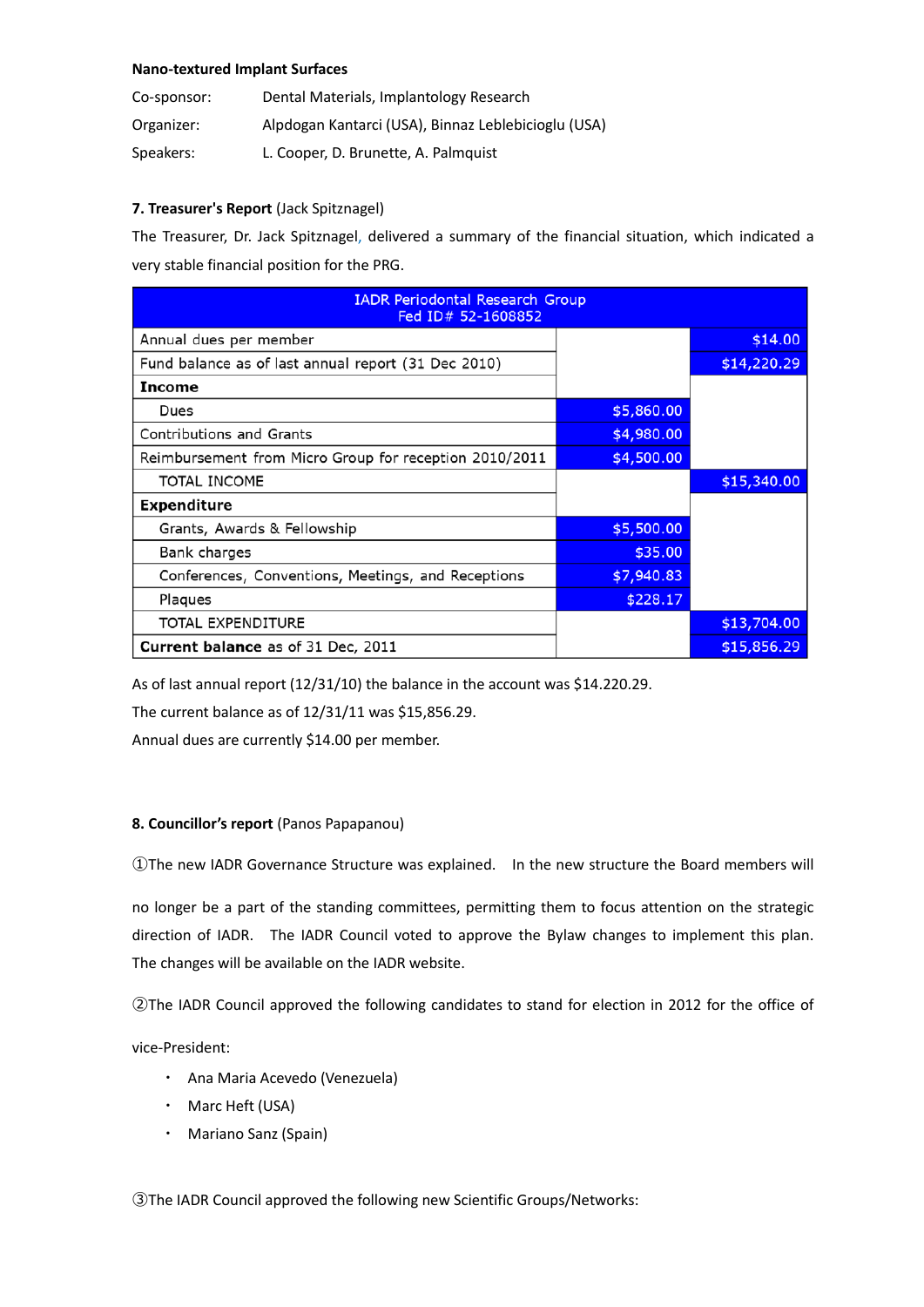- ・ Pediatric Oral Health Research Group
- ・ Clinical and Translational Science Network
- ・ Global Oral Health Research Inequalities Network

④The IADR Council approved the following non-Divisional Sections:

- ・ Lebanase non-Divisional Section
- ・ Tunisian non-Divisional Section

⑤The IADR Global Headquarters previewed a new IADR website. The new website will be available online during the month of July.

⑥A summary document for the IADR GOHIRA (Global Oral Health Inequalities Research Agenda) initiative was approved by the Council. The document will be provided via email to all Scientific Group/Network officers at the conclusion of the IADR General Session.

⑦The *Journal of Dental Research* announced the June 2012 publication of a clinical supplement encompassing all areas of clinical research in the dental, oral and craniofacial sciences.

⑧San Francisco, California, USA was selected as the 2017 General session site.

#### **9. Announcement of the Results of Election of new secretary** (Alp Kantarci)

The president, Dr. Kantarci, announced the results of the vote for the new secretary. Ballots had been distributed in the ABM and members present were asked to indicate their first preference. These were collected, counted, and scrutinized by the Secretary, the President Elect, and the President, while the meeting continued.

The president announced that following the counting of all votes that Evanthia Lalla had been duly elected as the new secretary for 2013-2014.

### **10. Announcement of The GPC and Abstract Reviewers for the forthcoming year**

The GPC and Abstract Reviewers for 2012/2013 wil be

# **Group Program Chairs:**

| lain Chapple    |                        |
|-----------------|------------------------|
| Thomas Dietrich | Diagnosis/Epidemiology |
| Philip Preshaw  | Pathogenesis           |
| Ricardo Teles   | Therapy                |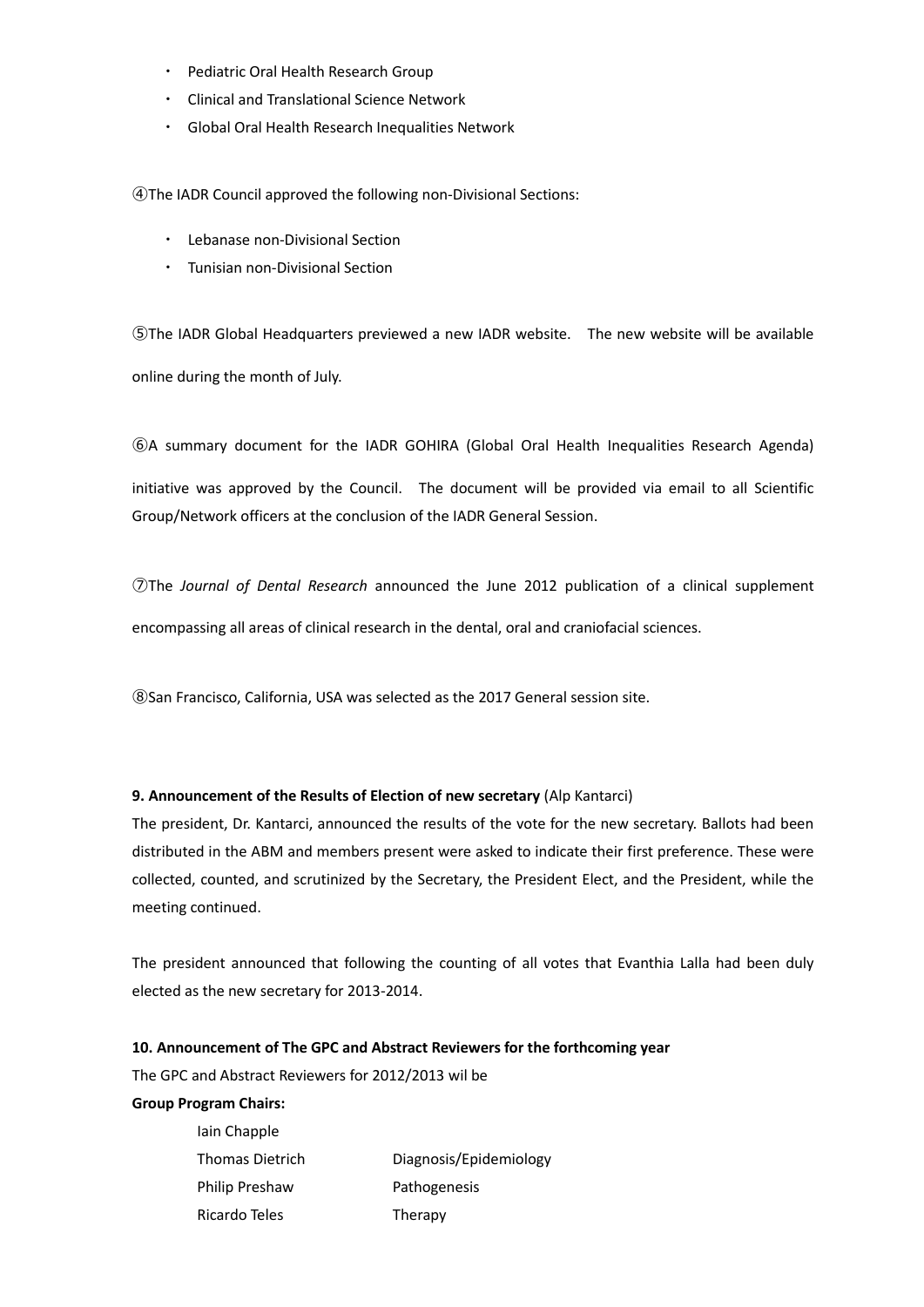#### **Abstract Reviewers:**

| Diagnosis/Epidemiology |
|------------------------|
| Diagnosis/Epidemiology |
| Diagnosis/Epidemiology |
| Pathogenesis           |
| Pathogenesis           |
| Pathogenesis           |
| Therapy                |
| Therapy                |
| Therapy                |
|                        |

## **11. Announcement of Prize Winners and presentation of awards**

Anthony Rizzo Periodontal Research Award The winner was: Georgios Belibasakis from Zurich, Switzerland

Past Presidents' Travel Award The winner was: Christin Stoecklin-Wasmer from New York, USA

Philips Oral Healthcare PRG Young Investigator Research Grant The winner was: Patricia Miguez from UPENN

Lion Dental Research Award 2012 The winner was: Daniel Jönsson from Malmö, Sweden

Straumann Award in Regenerative Periodontal Medicine The winner was: Anton Sculean from Bern, Switzerland

#### **12. New President's Address** (Philip Preshaw)

The new president, Dr. Preshaw gave his Presidential Address.

He thanked Dr. Alp Kantarci for his service during the last 12months. In addition, he thanked all the sponsors and members of the PRG board in their efforts to keep these crucial awards for the motivation and recognition of science in periodontal research.

He proposed the revised constitution of the group. The aims of the revision are

・to be more inclusive and welcoming of new members

・to make it easy to become a PRG member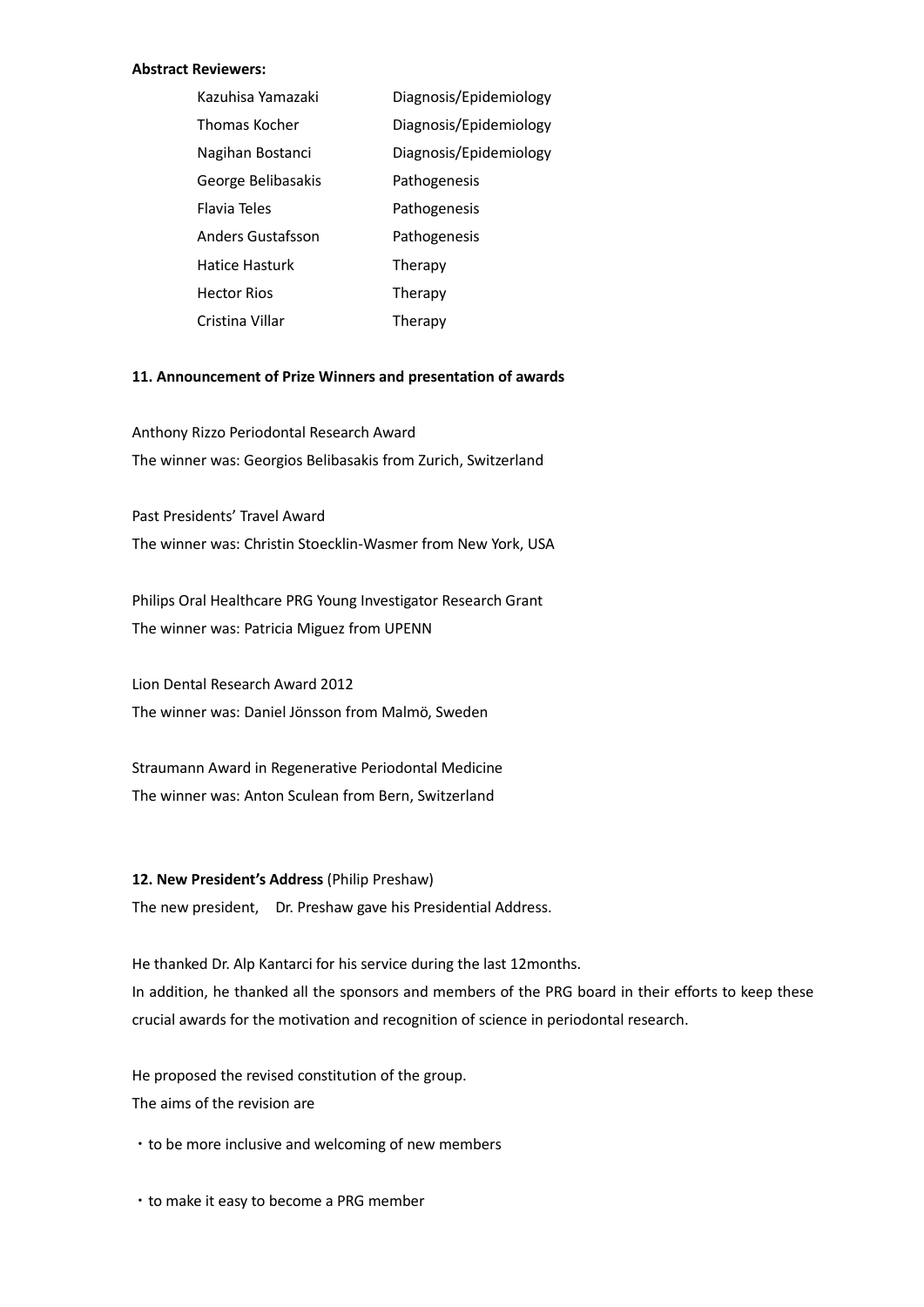- ・to reflect changes in research activity around world
- ・to encourage enthusiastic younger researchers to consider PRG officer roles
- ・to keep the PRG active and dynamic and to set time limits on length of service for officers

Main changes are as follows.

・Membership:

no need for nominations, all you have to do is pay the dues when renewing IADR membership

- ・Officers:
	- roles and responsibilities have been clarified
- ・lengths of service has been defined

Secretary, President-Elect, President, Immediate Past

| President:       | 1 year                              |
|------------------|-------------------------------------|
| GPC, Councillor: | 5 years                             |
| Treasurer:       | 5 years (+ up to 2 years shadowing) |

Incorporating comments and suggestions from the PRG members, the final version of the constitution will be officially approved at the ABM in Seattle.

As decided in San Diego ABM, the rotation cycle of the PRG officer is as follows and secretaries will be chosen from these regions in the following order:

- Europe 2013
- Asia/Pacific 2014
- South America 2015
- North America 2016

Finally, Dr. Preshaw called for submissions for the Seattle meeting. Lunch and learning ideas should be submitted to the secretary and symposium ideas to the President and GPC.

| Date               | <b>Location</b>          | <b>Meeting</b> |
|--------------------|--------------------------|----------------|
| 2013               | Seattle, Washington, USA | IADR/AADR/CADR |
| <b>March 20-23</b> |                          |                |
| 2013               | Hong Kong                | <b>IAP</b>     |

# **13.Future Meetings** (Phillip Preshaw)